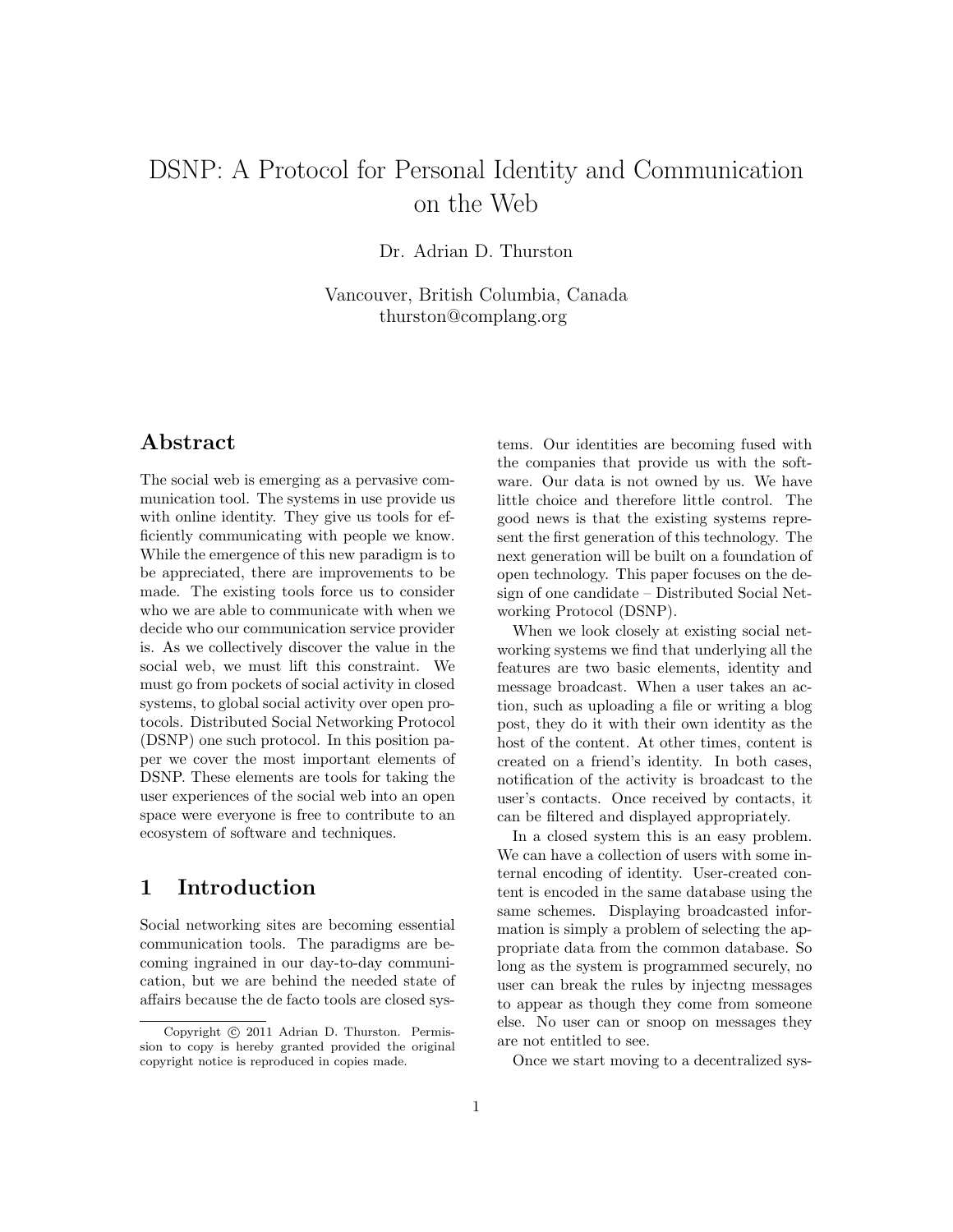tem, we gain badly needed freedom, but at the same time we introduce a number of security issues. How does one stop people from sniffing activity? How about forging messages? The integrity of our identity is important to us, and without ground rules and some basic protections, any proposed system will quickly become unusable.

In this paper we reduce social networking activities to a small number of functions. We do not need to compromise on security or reduce the quality of the user experience when we break from a central database. We give an overview of our techniques and we present a software architecture designed for rapid uptake of these ideas.

# 2 RSA-Based Identity

If we consider the Pretty Good Privacy system (PGP) as a social network, one function it does really well is declare and protect identities. Each identity gets an RSA asymmetric key. It is used as the foundation of the identity. In DSNP we do the same; we allocate key pairs, distribute public keys, and use the key pairs for signing and encryption. We take out the email address from the public portion and put in a user's URI.

We take a different approach to managing private keys. It is unlikely that we can expect an average user to manage their own keys, so we store keys on the server. This is something of a security risk that we must mitigate. We utilize not a single private key, but several keys, with varing privilege levels.

The most secure key is allocated at identity creation time, encrypted with a password, and decrypted for use very infrequently. It is reserved for proving intent of significant operations, such as identity movement or deletion.

Then next most secure key is stored encrypted, is decrypted on login, but is immediately discarded from memory after use. It can be used to sign login tokens that prove recent login activity.

The third most secure key is stored encrypted and retained in memory unencrypted, but only while the user is logged in. It is used for any signing activity that requires a currently logged-in user. This key is required most often, as much of the protocol covers activity of logged-in users.

The final key, which is the least secure, is stored unencrypted and is always available for use, regardless of whether the user is logged in or not. This is used for activity that does not require a logged in user. It is typically in response to other user's queries or requests, for example, submitted friend requests.

If we know our peers will accept signatures at certain privilege levels for certain actions, and we are diligent about encrypted storage, we protect ourselves from some forms of unauthorized access to our identity. For example, we can anticipate recovering from a server theft under this scheme. The most secure key won't be accessible by anyone who has acquired the server hardware, even if they manage to keep it running during the theft. Assuming adequate backups are available, the identity can then be safely moved to another site by notifying all contacts of the change.

We use asymmetric keys to protect identities, encrypt messages, sign messages. Next we need to build out a protocol that supports friending, passwordless login, message passing, distributed agreement.

# 3 Friending Protocol

The first step in a social network interaction is to establish contacts. We have three computers involved int this action: the browser initiating the request, the server representing the browser's identity, and the server representing the recipient of the friend request.

It is critical that the recipient's server be assured the browser is the actual owner of the identity they are claiming. To satisfy this we must challenge the browser to return a token that only the browser's server is privy to. The browser must go home to their own server to retrieve this token, then submit it as part of the final friend request. Once the request is received, it is stored on the recipient's server to later be accepted or denied. This final step involves a notification message to the requestor.

This challenge-response pattern is repeated throughout DSNP. We often have some browser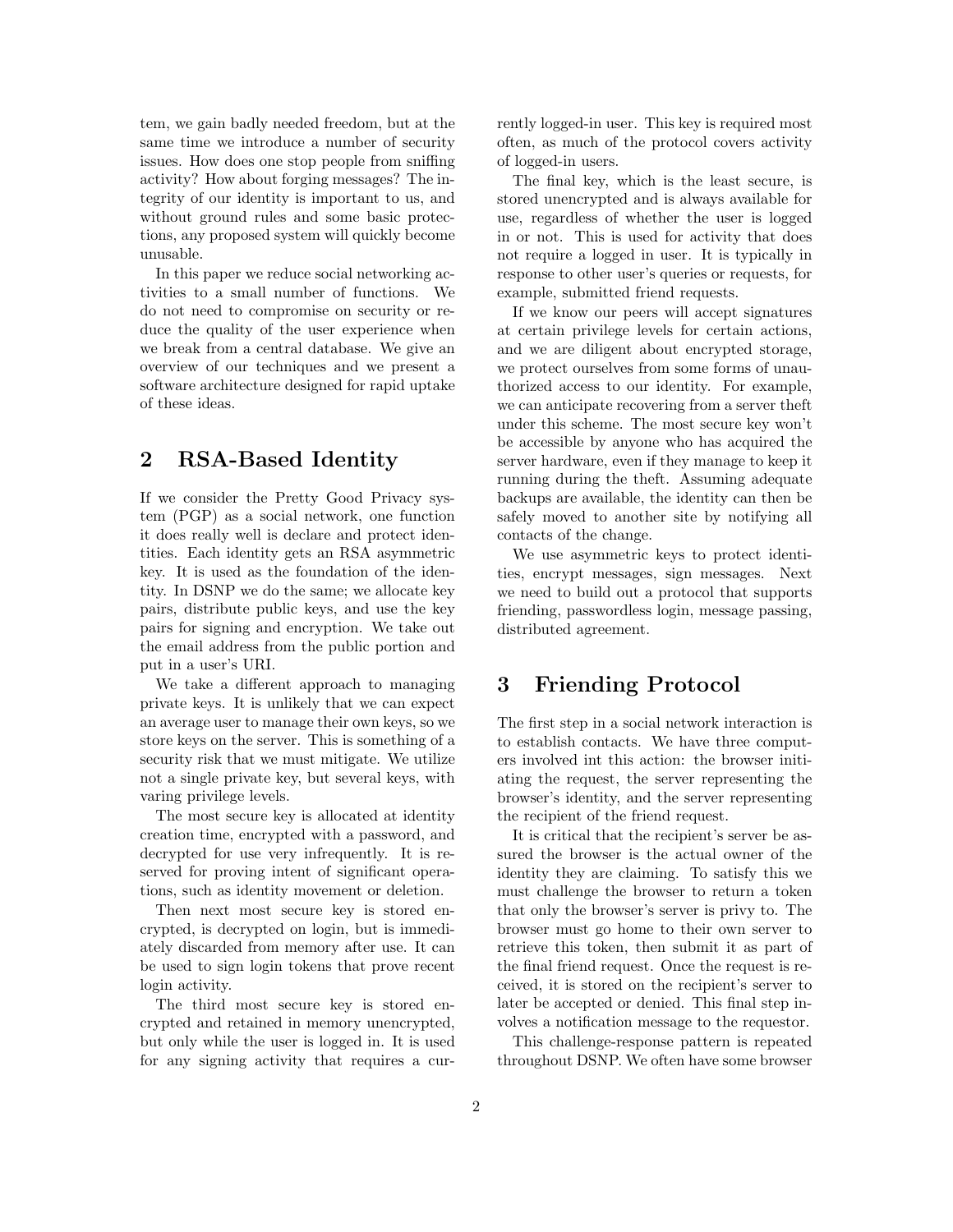on another user's site and the browser needs to prove ownership of their identity. A token is encrypted to the identity's appropriate RSA key, the browser goes home, and if logged in correctly, fetches the token and returns it to the site that issued the challenge.

### 4 Passwordless Login

The pattern used for friending is also used for passwordless login. If a user wishes to login to a friend's site, a login token is allocated and encrypted to the browser's identity. The browser must go home, prove she is logged in, decrypt the token, then return it to the friend's site. From there the browser is granted access the identity in a role that indicates she is a friend.

# 5 Broadcasting

The basic element in social networking is the broadcasted message. All activity by a person is broadacasted to others, then displayed in an aggregate news feed. These feeds are filtered and restricted by the recipient's viewing preferences.

Considering a user's contact list can grow to a large number of recipients, perhaps on the order of thousands, we must consider the cost of RSA-based encryption to contact lists of this size. Several thousand RSA-based encryptions can easily take up seconds of CPU time. If we wish to develop systems that host thousands of users, we are creating for ourselves a performance problem.

To solve this problem, DSNP introduces a broadcast key. This is a pre-shared symmetric key that is given to contacts ahead of time. All broadcast activity can be encrypted once and the single message copied to all contacts. The key has a generation associated with it, so if it needs to be replaced because a group member is being removed, it can be delivered one user at a time, then the new generation made active once it has been fully replaced.

# 6 Message Signing Keys

Broadcast and direct friend-to-friend messages must be signed to prove they come from a valid contact. Signing is both good and bad. It is good because it eliminates the possibility of attackers injecting messages into our news feed. It is bad because we give people proof that we have said something. While not expected and always unfortunate, we have to consider the possibility that something we say can be used against us. We must introduce some deniability.

To solve this, we never sign the things we say with our permanent identity keys, instead we distribute signing keys and use those. Signing keys are less valuable to us and can be revealed should we absolutely need to deny something we have said. We can do this while preserving our most valuable keys and therefore preserve our identity.

Signing keys are given directly to every contact. We compose a unique message that contains the recipient's identity and the public portion of the disposable signing key, then sign that message with one of our permanent keys. If someone makes public something we have said and they wish to prove it, they must also reveal their own identity along with the proof.

Next, we are able to divulge the signing key and create a situation such that anyone is able to produce the proof that the attacker produced. Once a key has been revealed, the attacker then faces the problem of proving that the signed message they received was produced before the key was revealed. This is difficult because it is easy to cast doubt on any such assertion.

Before we reveal a signing key, we must first inform all of our remaining friendly contacts that the key is no longer good, otherwise those contacts may receive forged messages and believe them. We therefore have to track who we have given signing keys to. This applies to friends, and friends of friends who have received notifications of our activity.

Key revealing should be considered a last line of defense, as it is indeed cumbersome to ensure that a signing key is no longer trusted by the contacts who have previously received it. It is a nice option to have, nonetheless.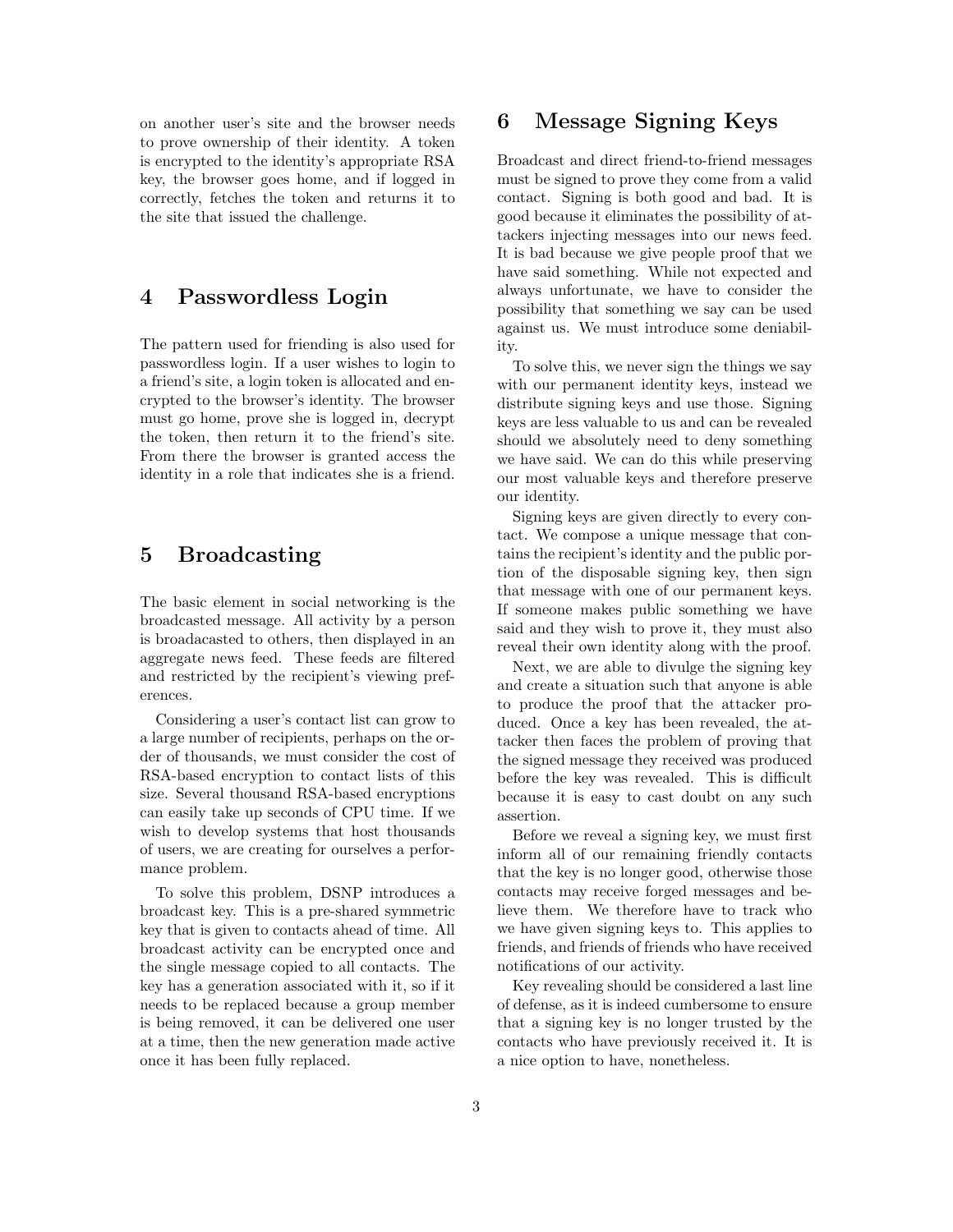### 7 Remote Broadcasting

Many social social activities can be considered messages with several actors. For example, a "board post" is a hosted message with a publisher and an author. The publisher is the owner of the board and the author is the friend making the post. Notification of the post is broadcast to the contact list of both parties.

As another example, a photo tag is a message containing co-ordinates and a reference to a hosted photo. It can involve up to three actors. The publisher is the owner of the photo. The subject is the person being tagged, and the author is the person doing the tagging.

In DSNP we generalize multi party activity into a function called 'remote broadcasting' and we propose reducing social activity to this function. The kinds actors that can be involved are the publisher, the author, and some number of subjects. Any of the actors are able to broadcast the message to their contact list, and when they do so, they are also called a broadcaster.

We require all actors to agree on every remotely broadcasted message. On some message types we want the actor to be logged in to authorize the message, and on others, the message can be automatically authorized. Authors should always be logged in. For the remaining combinations of message type and actor type, these decisions can be based on each user's preferences. For example, a user can deny a signing request on a photo tag until they have had a chance to review the tag, or they can automatically accept all photo tags by certain users. Regardless of the particular policy in place, once agreement has been reached by all parties, the message can be broadcast.

Like the friending protocol and passwordless login, remote broadcasting involves a challenge and response to the author. For example, a "board post" requires that the browser prove they are in control of the author identity and intend to compose the message. They most go home to obtain the challenge response. This also gives them the opportunity to register the composition of the message and produce the signature that will be distributed to others.

### 8 Software Architecture

It is clear that new protocols for social networking are needed. Proliferating an implementation of a new protocol is a daunting task. There is no canonical language of the web. We have Ruby, Python, Perl, PHP, and many other languages that are used to write the supporting frameworks. We cannot favour any single language or framework.

For the federated social web to flourish, we need web-based systems that communicate asynchronously. There will be encryption involved. There will be a desire for carefully engineered systems that support high-volume, low-latency message processing. It is therefore natural to move protocol implementation into a long-running daemon, separating the user interface from protocol implementation details in a language-agnostic way.

The reference DSNP implementation has been developed this way. It is separated into a content manager, which provides the webbased UI, and a daemon that deals with the protocol specifics. The daemon is reusable by other systems. It is is responsible for serverserver communication, but also serves the webbased content managers.

The content manager is responsible for providing all aspects of the user experience. It can be written much the same way non-distributed social networking systems are written. It should be designed to support a collection of users and contain numerous functions for managing content. How it should differ from existing systems is that it must defer to the daemon for all communication between identities. If it follows the protocol, as implemented by the daemon, identities can communicate not only with other users on the same site, but with users on other sites, including those running software written by other people.

#### 8.1 User Representation

In DSNP a user is identified by her IDURI. This is a URI with scheme dsnp, followed by a host and path, and optional arguments. Since this is an arbitrary URI, we allow any user identification plan (eg ?uid=N, or /user.name/). When an IDURI is written using the https scheme